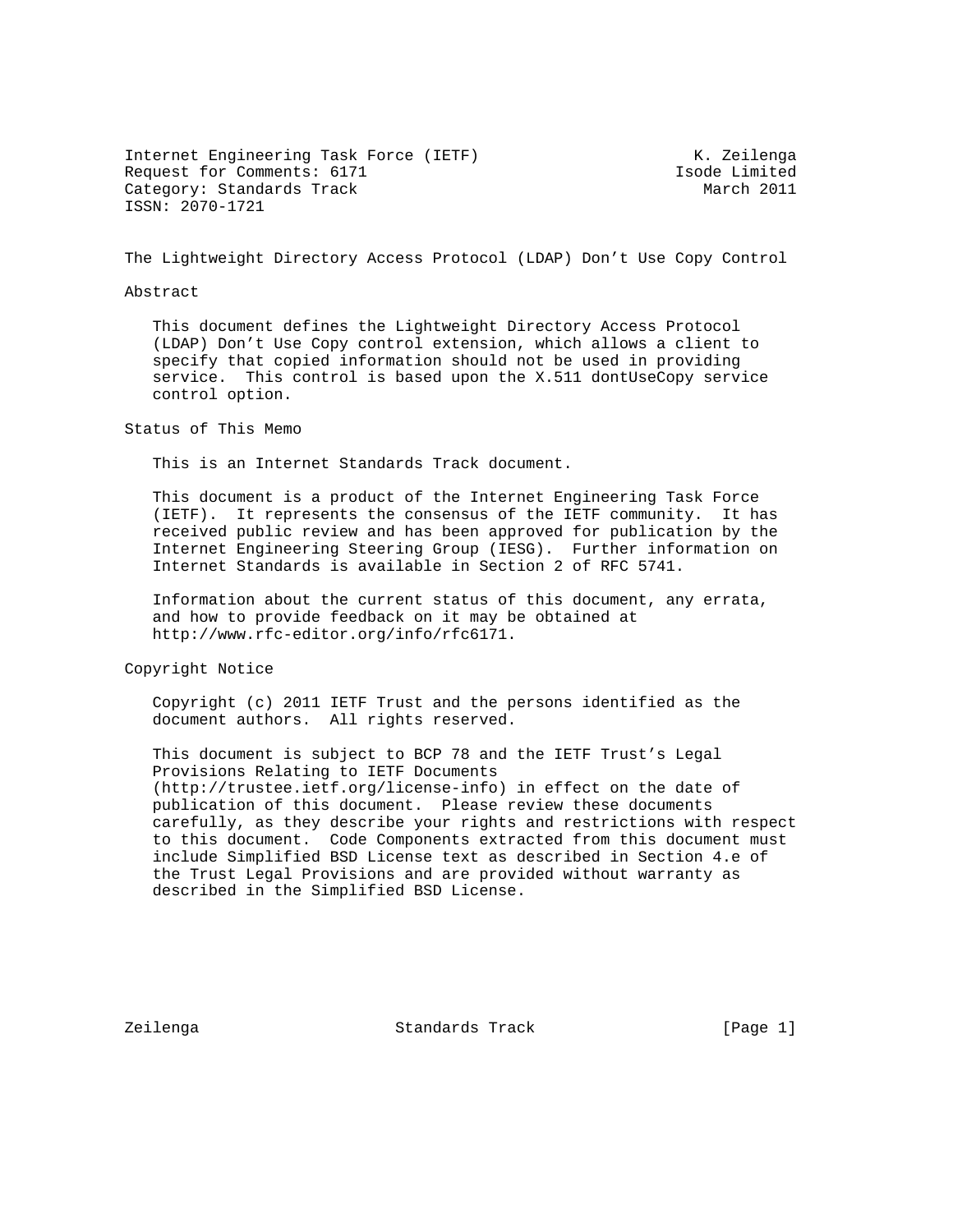This document may contain material from IETF Documents or IETF Contributions published or made publicly available before November 10, 2008. The person(s) controlling the copyright in some of this material may not have granted the IETF Trust the right to allow modifications of such material outside the IETF Standards Process. Without obtaining an adequate license from the person(s) controlling the copyright in such materials, this document may not be modified outside the IETF Standards Process, and derivative works of it may not be created outside the IETF Standards Process, except to format it for publication as an RFC or to translate it into languages other than English.

1. Background and Intended Usage

 This document defines the Lightweight Directory Access Protocol (LDAP) [RFC4510] Don't Use Copy control extension. The control may be attached to request messages to indicate that copied (replicated or cached) information [X.500] is not be used in providing service. This control is based upon the X.511 [X.511] dontUseCopy service control option.

 The Don't Use Copy control is intended to be used where the client requires the service be provided using original (master) information [X.500]. In absence of this control, the server is free to make use of copied (i.e., non-authoritative) information in providing the requested service.

 For instance, a client might desire to have an authoritative answer to a question of whether or not a particular user is a member of a group. To ask this question of a server, the client might issue a compare request [RFC4511], with the Don't Use Copy control, where the entry parameter is the Distinguished Name (DN) of the group, the ava.attributeDesc is 'member', and the ava.assertionValue is the DN of the user in question. If the server has access to the original (master) information directly or through chaining, it performs the operation against the original (master) information and returns compareTrue or compareFalse (or an error). If the server does not have access to the original information, the server is obligated to either return a referral or an error.

 It is not intended that this control be used generally (e.g., for all LDAP interrogation operations) but only as required to ensure proper directory application behavior. In general, directory applications ought to designed to use copied information well.

Zeilenga Standards Track [Page 2]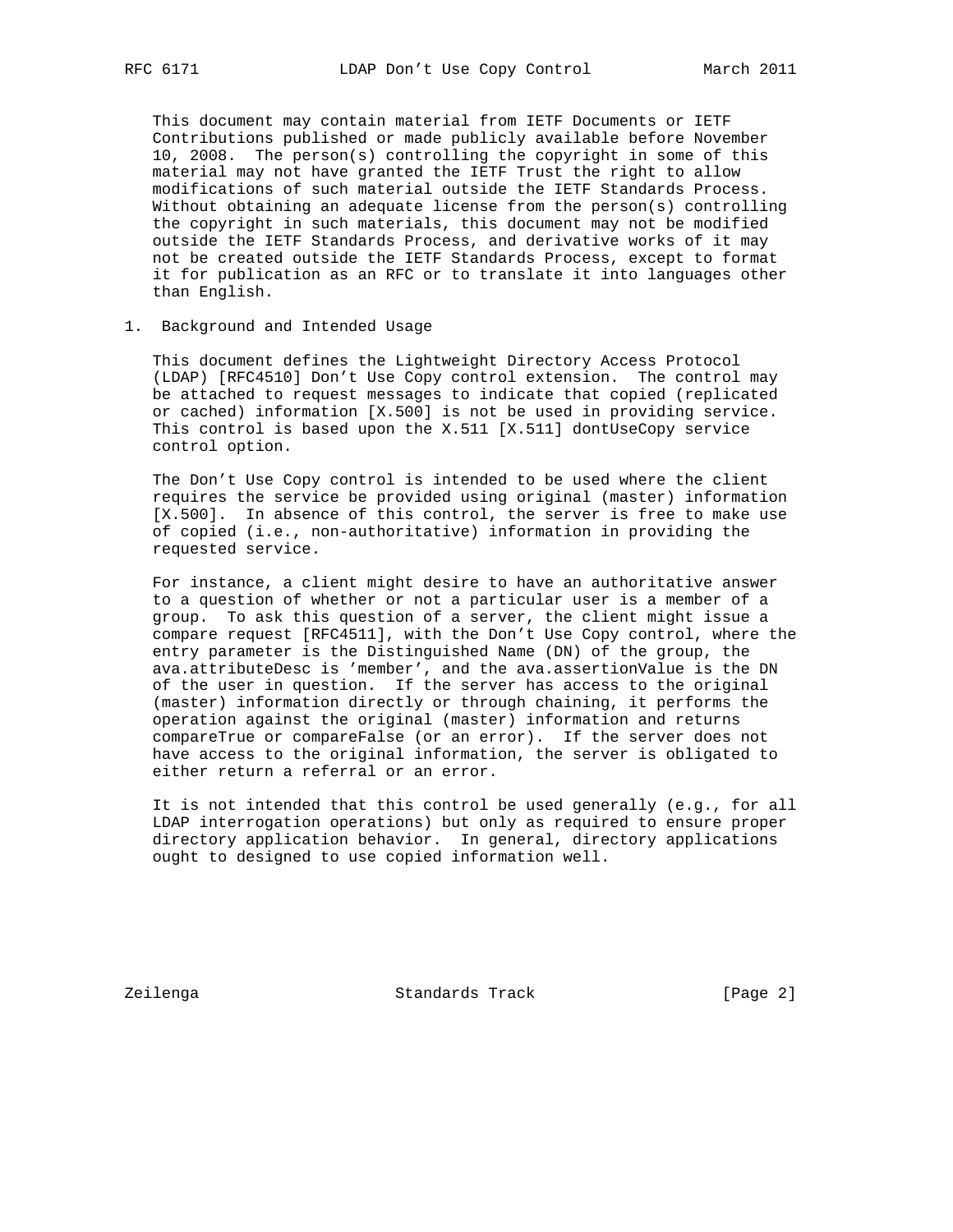## 2. Terminology

 DSA stands for Directory System Agent (or server). DSE stands for DSA-Specific Entry.

 The key words "MUST", "MUST NOT", "REQUIRED", "SHALL", "SHALL NOT", "SHOULD", "SHOULD NOT", "RECOMMENDED", "MAY", and "OPTIONAL" in this document are to be interpreted as described in RFC 2119 [RFC2119].

3. The Don't Use Copy Control

 The Don't Use Copy control is an LDAP Control [RFC4511] whose controlType is 1.3.6.1.1.22 and controlValue is absent. The criticality MUST be TRUE. There is no corresponding response control.

 The control is appropriate for LDAP interrogation operations, including Compare and Search operations [RFC4511]. It is inappropriate for all other operations, including Abandon, Bind, Delete, Modify, ModifyDN, StartTLS, and Unbind operations [RFC4511].

 When the control is attached to an LDAP request, the requested operation MUST NOT be performed on copied information. That is, the requested operation MUST be performed on original information.

 If original (master) information for the target or base object of the operation is not available (either locally or through chaining), the server MUST either return a referral directing the client to a server believed to be better able to service the request or return an appropriate result code (e.g., unwillingToPerform).

 It is noted that a referral, if returned, is not necessarily to the server holding the original (master) information. It is also noted that an authoritative answer to the question might not be available to the client for any number of reasons.

 Where the client chases a referral to a server (as referenced by an LDAP URL) in the server response in order to obtain an authoritative response, the client MUST provide the dontUseCopy control with the interrogation request it makes to the referred to server. While LDAP allows return of other kinds of URIs, the syntax and semantics of other kinds of URIs are left to future specifications. The particulars of how to act upon other kinds of URIs are also left to future specifications.

Zeilenga Standards Track [Page 3]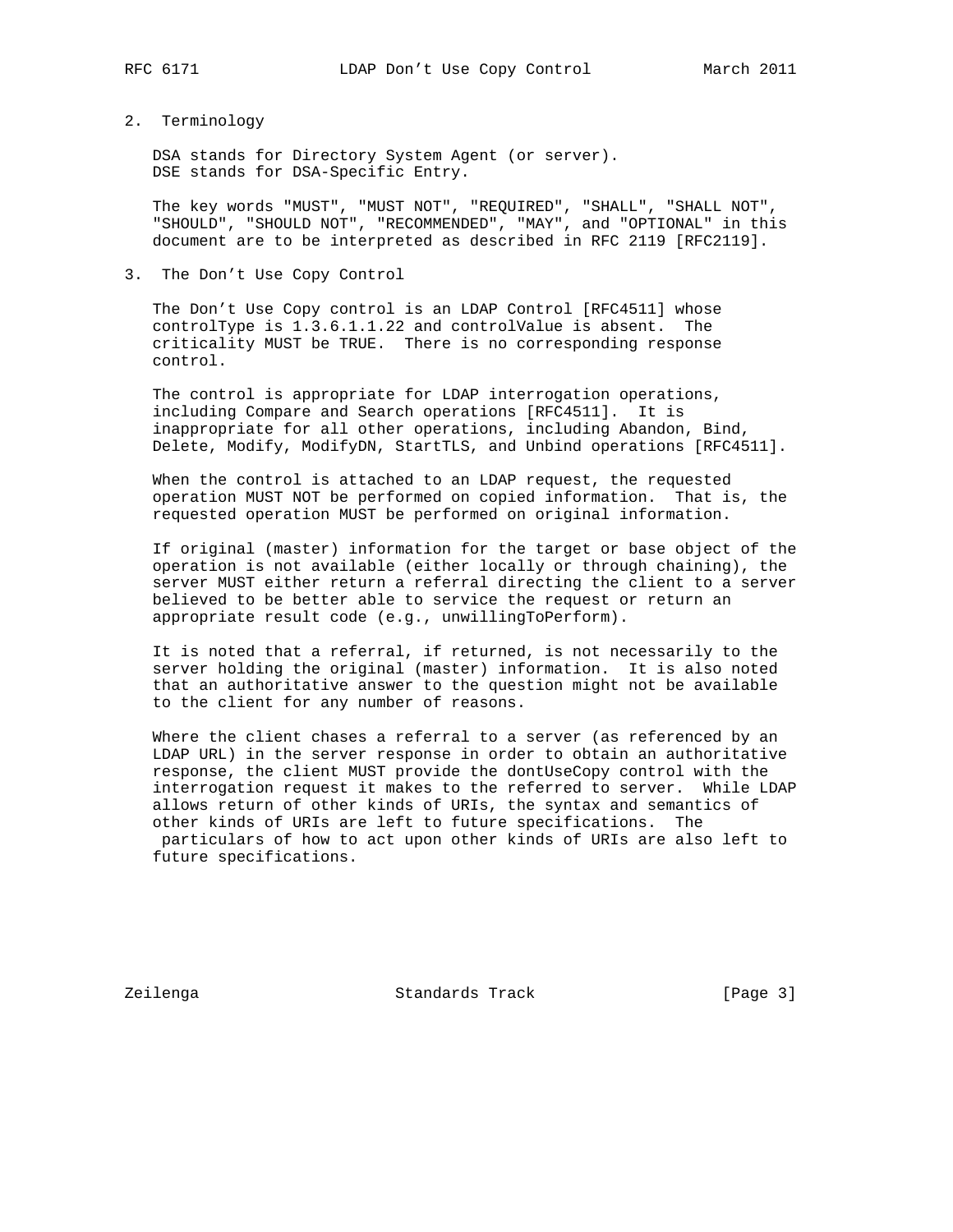Servers implementing this technical specification SHOULD publish the object identifier 1.3.6.1.1.22 as a value of the 'supportedControl' attribute [RFC4512] in their root DSE. A server MAY choose to advertise this extension only when the client is authorized to use it.

## 4. Security Considerations

 This control is intended to be provided where providing service using copied information might lead to unexpected application behavior.

 Use of the Don't Use Copy control may permit an attacker to perform or amplify a denial-of-service attack by causing additional server resources to be employed, such as when the server chooses to chain the request instead of returning a referral. Servers capable of such chaining can mitigate this threat by limiting chaining to a particular group of authenticated entities.

 LDAP is frequently used for storage and distribution of security sensitive information, including access control and security policy information. Failure to use the Don't Use Copy control may thus permit an attacker to gain unauthorized access by allowing reliance on stale data.

- 5. IANA Considerations
- 5.1. Object Identifier

 IANA has assigned an LDAP Object Identifier [RFC4520] to identify the LDAP Don't Use Copy Control defined in this document.

 Subject: Request for LDAP Object Identifier Registration Person & email address to contact for further information: Kurt Zeilenga <Kurt.Zeilenga@Isode.COM> Specification: RFC 6171 Author/Change Controller: IESG Comments: Identifies the LDAP Don't Use Copy Control

Zeilenga Standards Track [Page 4]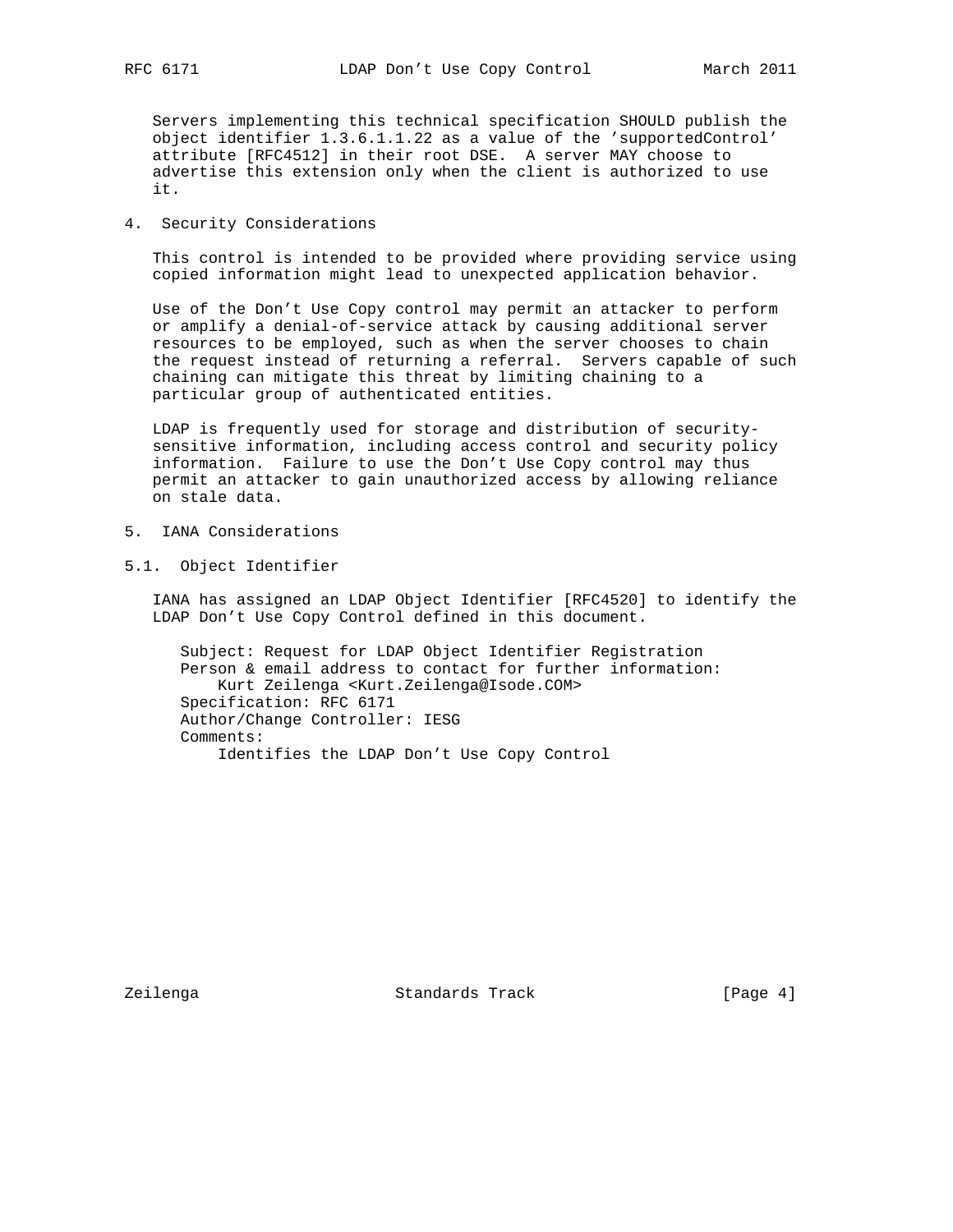## 5.2. LDAP Protocol Mechanism

IANA has registered this protocol mechanism [RFC4520] as follows.

 Subject: Request for LDAP Protocol Mechanism Registration Object Identifier: 1.3.6.1.1.22 Description: Don't Use Copy Control Person & email address to contact for further information: Kurt Zeilenga <Kurt.Zeilenga@Isode.COM> Usage: Control Specification: RFC 6171 Author/Change Controller: IESG Comments: none

6. Acknowledgements

 The author thanks Ben Campbell, Phillip Hallam-Baker, and Ted Hardie for providing review and specific suggestions.

- 7. References
- 7.1. Normative References
	- [RFC2119] Bradner, S., "Key words for use in RFCs to Indicate Requirement Levels", BCP 14, RFC 2119, March 1997.
	- [RFC4510] Zeilenga, K., Ed., "Lightweight Directory Access Protocol (LDAP): Technical Specification Road Map", RFC 4510, June 2006.
	- [RFC4511] Sermersheim, J., Ed., "Lightweight Directory Access Protocol (LDAP): The Protocol", RFC 4511, June 2006.
	- [RFC4512] Zeilenga, K., Ed., "Lightweight Directory Access Protocol (LDAP): Directory Information Models", RFC 4512, June 2006.
- 7.2. Informative References
	- [X.500] International Telecommunication Union Telecommunication Standardization Sector, "The Directory -- Overview of concepts, models and services," X.500(1993) (also ISO/IEC 9594-1:1994).
	- [X.511] International Telecommunication Union Telecommunication Standardization Sector, "The Directory: Abstract Service Definition", X.511(1993) (also ISO/IEC 9594-3:1993).

Zeilenga Standards Track [Page 5]